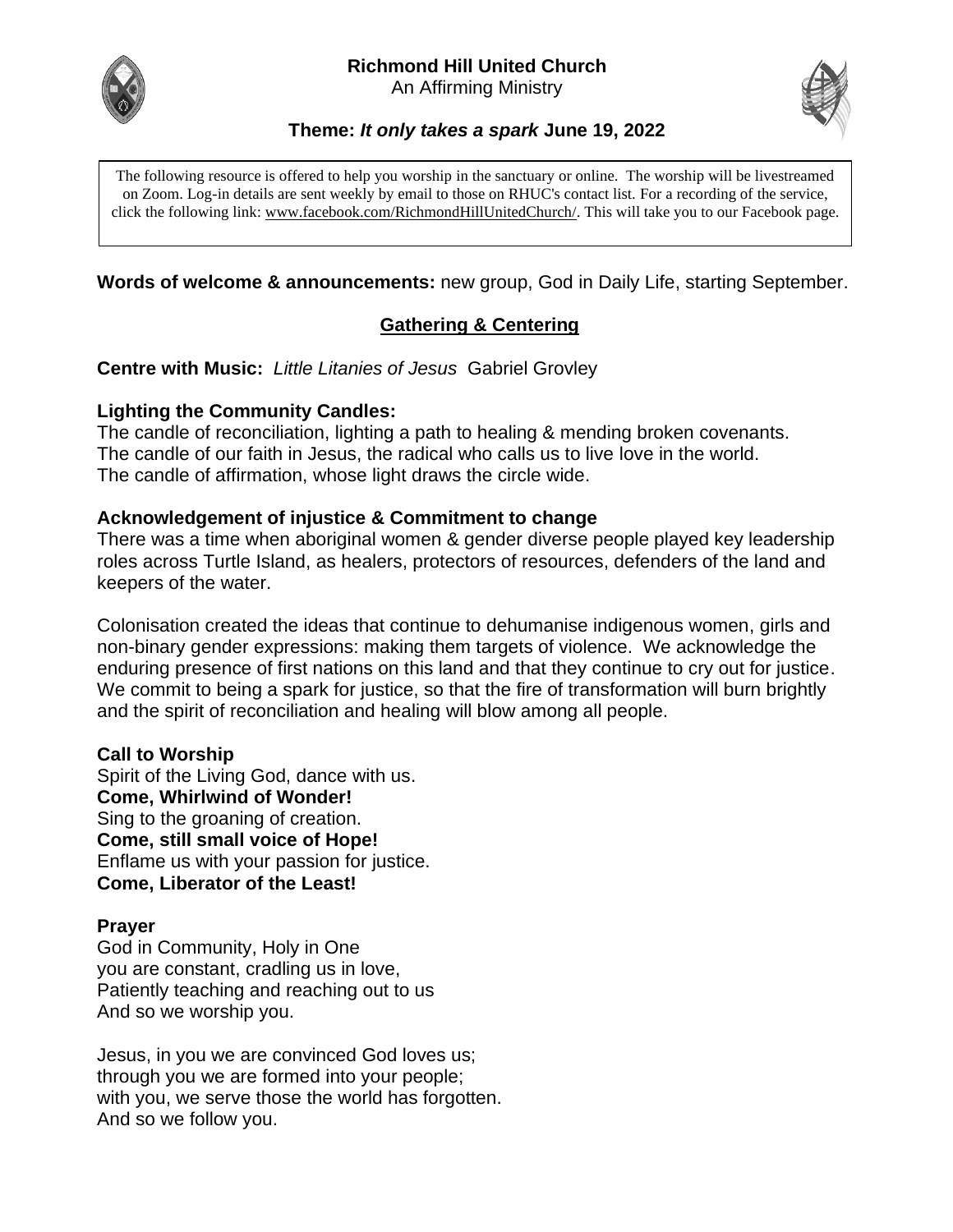Holy Spirit, you are the power that gives us peace; you are the wisdom that reveals the broken in our midst; you are the voice we sometimes ignore. And so we listen to your wisdom. Amen

**Hymn: "**Though I May Speak" **VU372** 

- **1 Though I may speak with bravest fire, and have the gift to all inspire, and have not love, my words are vain, as sounding brass, and hopeless gain.**
- **2 Though I may give all I possess, and striving so my love profess, but not be given by love within, the profit soon turns strangely thin.**
- **3 Come, Spirit, come, our hearts control, our spirits long to be made whole. Let inward love guide every deed; by this we worship, and are freed.**

## **Reflecting & Responding as a Community**

**Setting the context:** sacred story of scripture and worship theme.

**Scripture:** Acts 2: 43 – 47 NRSV Steve Ruminsky

Awe came upon everyone, because many wonders and signs were being done by the apostles. All who believed were together and had all things in common; they would sell their possessions and goods and distribute the proceeds to all, as any had need. Day by day, as they spent much time together in the temple, they broke bread at home and ate their food with glad and generous hearts, praising God and having the goodwill of all the people. And day by day God added to their number.

**Anthem:** *I'm Gonna Sing* Mark Miller

**Message:** Karen Dale

**Hymn: "**Over My Head" **MV88 Refrain: Over my head, I hear music in the air. Over my head, I hear music in the air. Over my head, I hear music in the air. There must be a God somewhere.**

ONE: When the storms of life are raging **ALL: I hear music in the air.** ONE: When the storms of life are ragin' **ALL: I hear music in the air.** ONE: When the storms of life are ragin; **ALL:I hear music in the air. There must be a God somewhere.**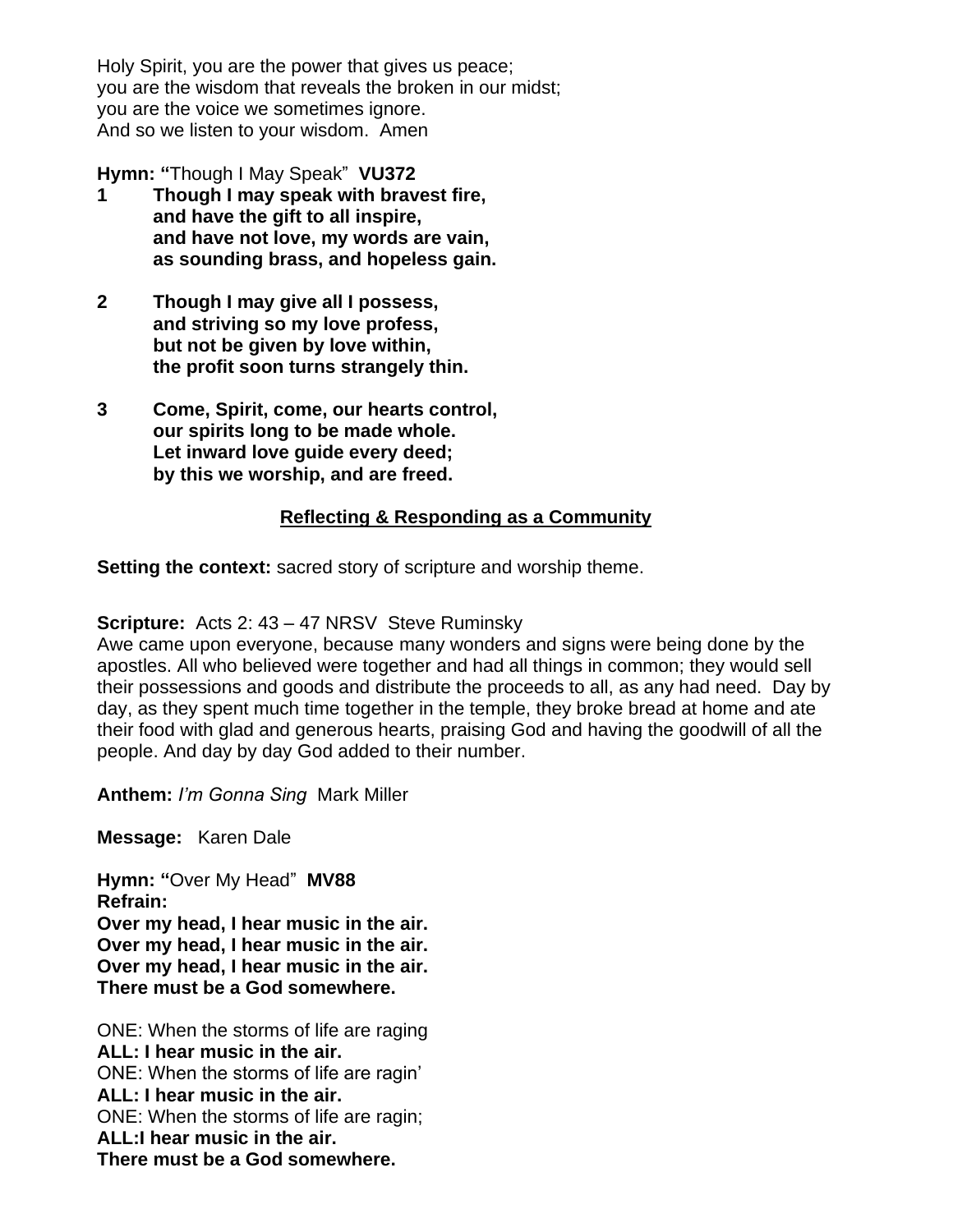**Refrain:**

**Over my head, I hear music in the air. Over my head, I hear music in the air. Over my head, I hear music in the air. There must be a God somewhere.**

ONE: When the winds of strife are blowing **ALL: I hear music in the air.** ONE: When the winds of strife are blowing **ALL: I hear music in the air.** ONE: When the winds of strife are blowing **ALL: I hear music in the air. There must be a God somewhere. R**

#### **Refrain:**

**Over my head, I hear music in the air. Over my head, I hear music in the air. Over my head, I hear music in the air. There must be a God somewhere.**

ONE: When the tide of hate is risin' **ALL: I hear music in the air.** ONE: When the tide of hate is risin' **ALL: I hear music in the air.** ONE: When the tide of hate is risin' **ALL: I hear music in the air. There must be a God somewhere. R**

#### **Refrain:**

**Over my head, I hear music in the air. Over my head, I hear music in the air. Over my head, I hear music in the air. There must be a God somewhere.**

#### **Offertory invitation**

We are gifted by God's spirit but sometimes we ignore these gifts, leave them unopened, pack them away. It is time to open these gifts and spend them lavishly on the stewardship of your world.

Let us take a moment to reflect on the ways we can share that abundance with gratitude with Richmond Hill United Church through gifts of cheques dropped off during the week at the church office, or through e-transfer or through the RHUC.org website and the Canada Helps portal.

#### **Sung response: "**Spirit God, Be Our Breath" **MV150**

**1. Spirit God: be our breath, be our song. Blow through us, bringing strength to move on. Our world seems inward, defensive, withdrawn…Spirit God, be our song.**

**2. Patient God: soothe our pride, calm our fear. Comfort us. When we know you are near we grow more certain, our vision is clear. Patient God, calm our fear.**